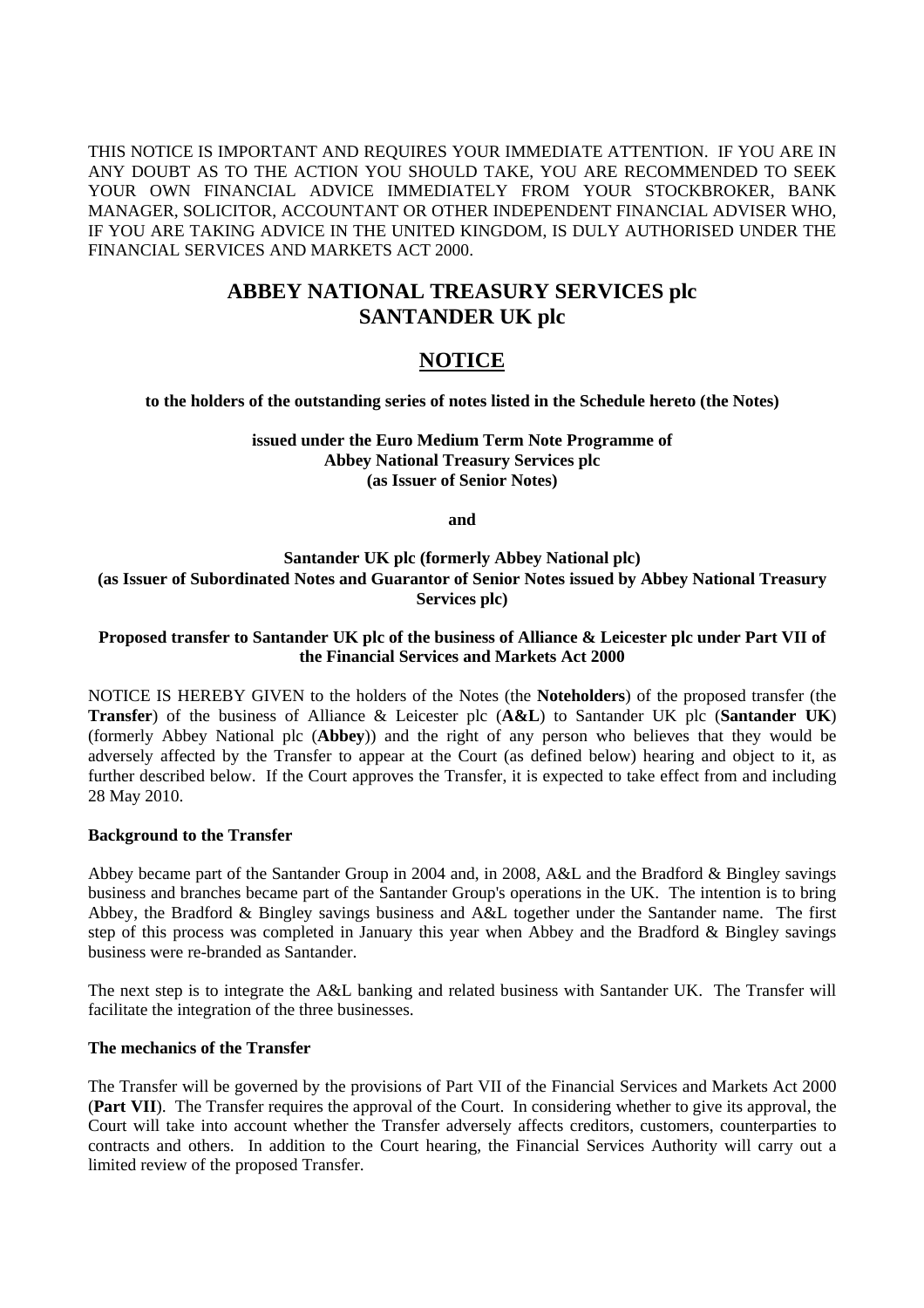The Court hearing will take place on 13 May 2010 and will be held at The Royal Courts of Justice, Strand, London, WC2A 2LL in the Companies Court of the High Court (Chancery Division) (the **Court**). Under Part VII, anyone who believes that they will be adversely affected as a result of the Transfer can appear at the Court hearing to raise their objections. Any person who intends so to appear, or who objects to the Transfer but does not intend so to appear, is requested to give not less than three clear days' prior notice in writing of such intention or objection, and the reasons therefor, by writing to Joanne Steven at Lovells LLP, Atlantic House, 50 Holborn Viaduct, London EC1A 2FG. Lovells LLP will ensure that your objections are raised at the Court hearing.

If the date of the Court hearing is changed for any reason, we will notify the new date to any Noteholders who have contacted Lovells LLP to register an objection. The website of Santander UK (www.santander.co.uk) and the website of A&L (www.alliance-leicester.co.uk), where various materials relating to the Transfer can be obtained, will also be updated.

#### **Relevance to the Notes**

The Transfer will not involve a change in the issuer or guarantor of the Notes.

A&L constitutes a "Principal Subsidiary" for the purposes of the Notes and, as a result of the Transfer, A&L shall cease to carry on "*the whole or a substantial part of its business*" (Condition 10(a)(iv)). As part of the Transfer, however, Santander UK and A&L will request that the relevant Court order provides that the Transfer shall not, in relation to any liability of any member of the Santander UK Group (including Abbey National Treasury Services plc (**ANTS**) and Santander UK), constitute a breach of, default, event of default, potential event of default or other similar event under, any agreement, instrument, trust deed or obligation (including the Events of Default under the Notes).

As described above, however, under Part VII, anyone who believes that they will be adversely affected as a result of the Transfer can appear at the Court hearing to raise their objections. Santander UK and ANTS do not believe that the Transfer will adversely affect the interests of the Noteholders or give rise to any grounds for objection. Substantially all of A&L's business will vest in Santander UK pursuant to the Transfer (i.e. from a Principal Subsidiary to the Issuer/Guarantor). Standard & Poor's Ratings Services has publicly announced that the ratings of the Notes will be unaffected by the Transfer and Moody's Investors Service has given no indication that it intends to take any adverse rating action as a result of the Transfer.

Santander UK and ANTS have notified The Law Debenture Trust Corporation p.l.c. as trustee for the holders of the Notes (the **Trustee**) of the Transfer. In accordance with normal practice, the Trustee has had no involvement with the Transfer or its formulation and expresses no opinion as to the merits of the Transfer or its impact on the position of the holders of the Notes. Furthermore, the Trustee does not accept responsibility for the accuracy or completeness of this notice or any other document prepared in connection with the Transfer. The Trustee has confirmed to us that it does not currently intend to attend the Court hearing or raise any objection in respect of the Transfer but Noteholders are reminded that if they believe that they may be adversely affected by the Transfer they are entitled to attend or raise objections (in accordance with the provisions of the section "The mechanics of the Transfer" above) and be heard at the Court hearing.

#### **Date of the Transfer**

As long as the Court gives its approval, the Transfer is expected to become effective from and including 28 May 2010*.*

#### **Further information about the Transfer**

Copies of a statement setting out the terms of the Transfer and further information can be obtained free of charge from Alliance & Leicester plc, from its website at www.alliance-leicester.co.uk, from www.santander.co.uk and by writing to Alliance & Leicester plc at 2 Triton Square, Regent's Place, London NW1 3AN or by telephone on +44 800 015 0964.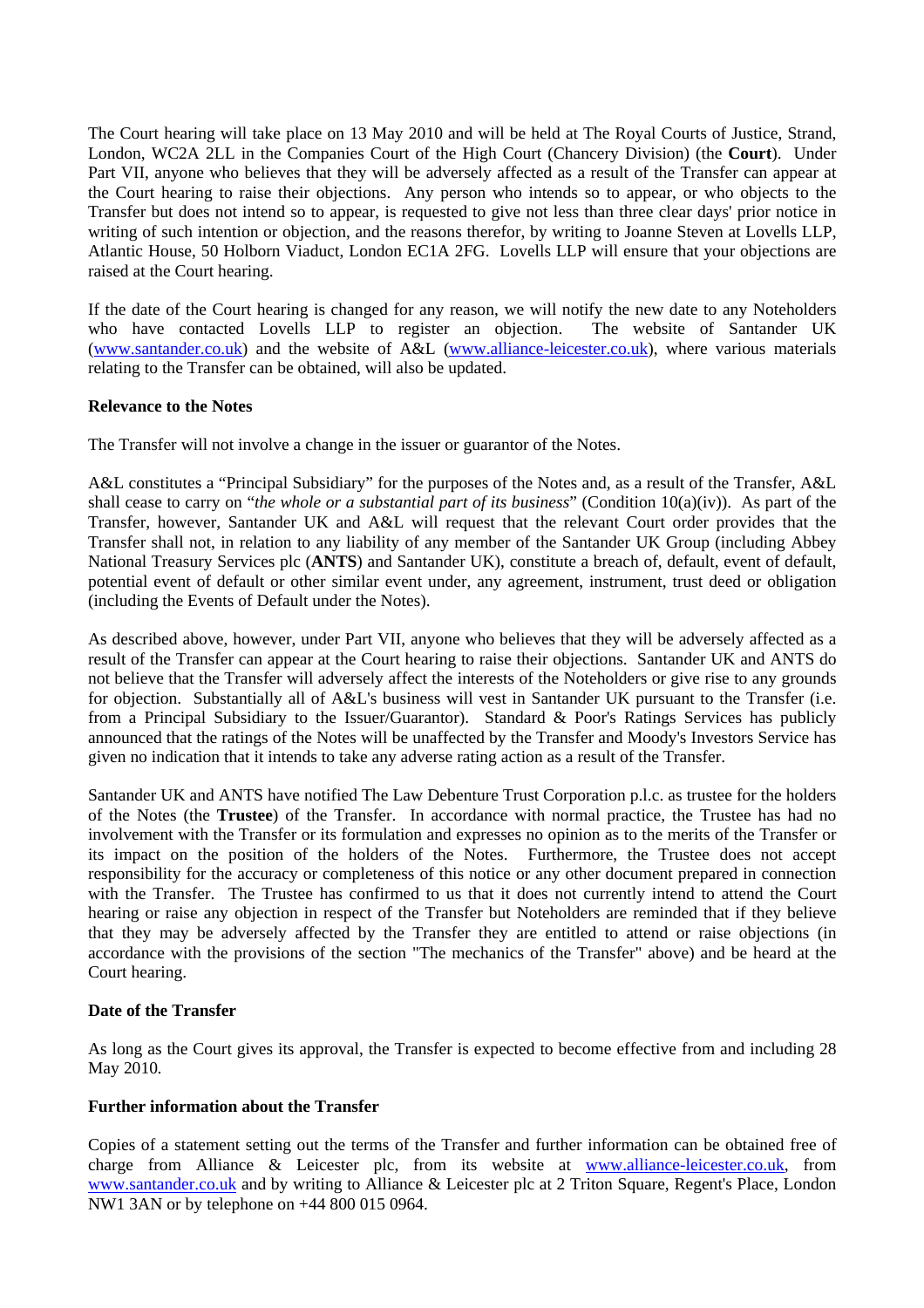## **PRINCIPAL PAYING AGENT**

### **Citibank, N.A., London Branch**  21st Floor Citigroup Centre Canada Square Canary Wharf London E14 5LB

This notice is given by ABBEY NATIONAL TREASURY SERVICES plc and SANTANDER UK plc on 27 April 2010